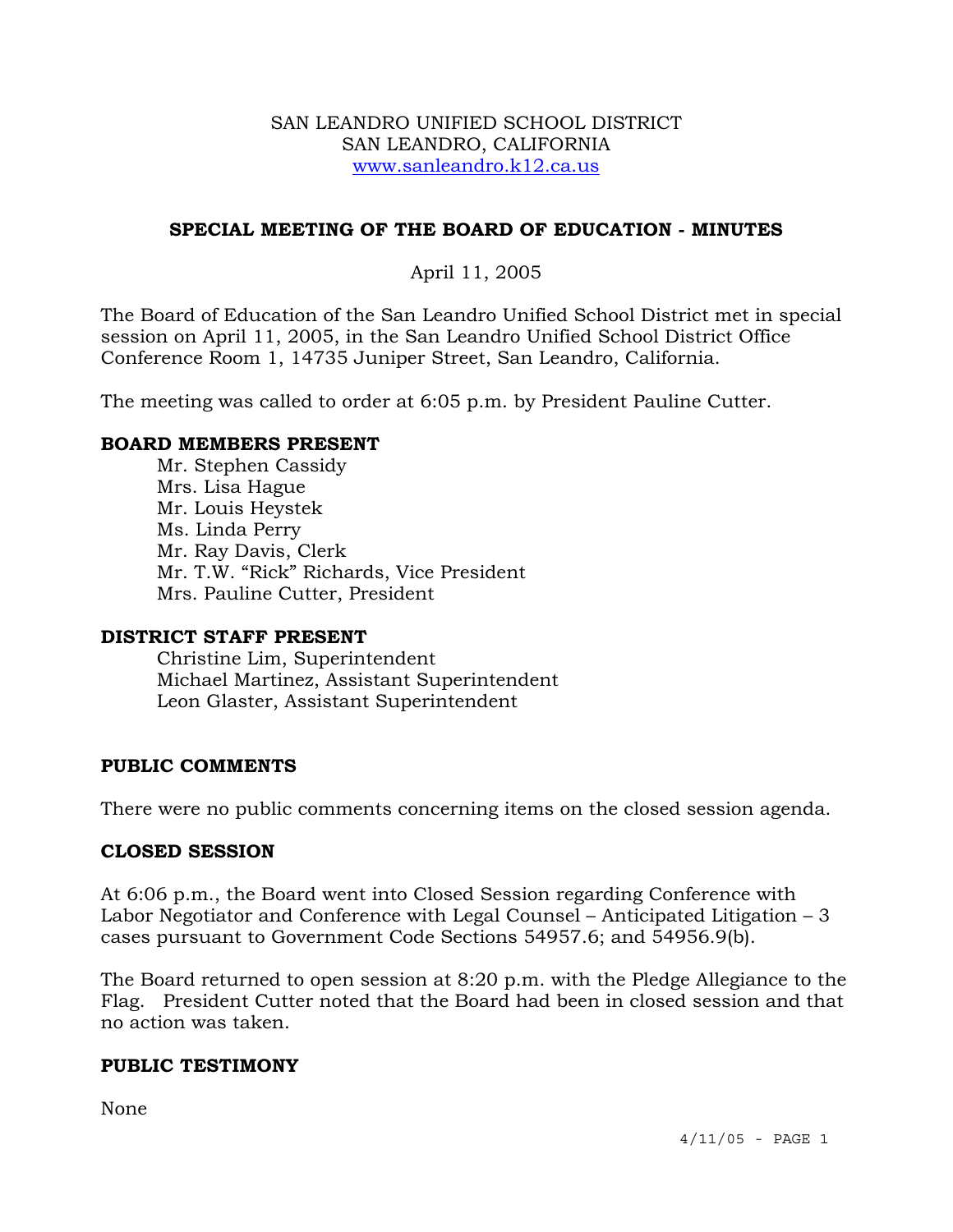#### **BOARD MEMBER COMMENTS**

Mr. Davis said that he attended the CSBA 2005 Masters in Governance Program Module on Foundations of Effective Governance and talked to someone from Menlo Park who chaired a parcel tax measure. He also shared a pocket size brochure that Newark Unified publishes outlining district information.

Mr. Cassidy commended the Board on the way they worked collaboratively at tonight's meeting. He referenced a letter to the editor of the Daily Review regarding Academic Performance Index base report comparison to "similar" schools statewide. He requested the explanation to be included in the staff's presentation on No Child Left Behind.